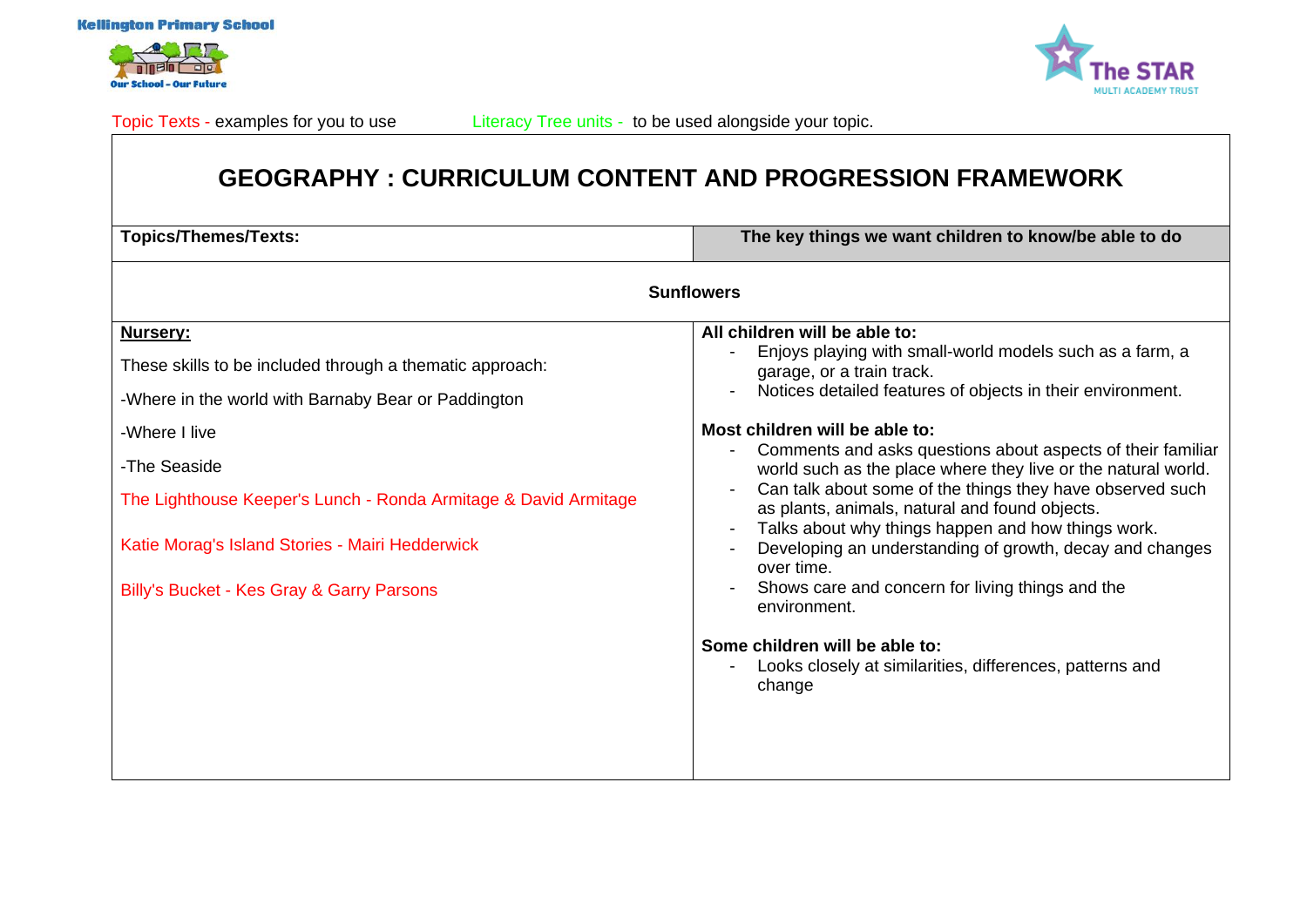



| <b>Daffodils</b>                                                                                                                                                                                                                                                                                                                                                                                                                                                                                                                                                                                                                                                                                                                                                                                                                                                                                                                                                                 |                                                                                                                                                                                                                                                                                                                                                                                                                                                                                                                                                                                                                                                                                                                                                                                                                                                                                                                                    |  |
|----------------------------------------------------------------------------------------------------------------------------------------------------------------------------------------------------------------------------------------------------------------------------------------------------------------------------------------------------------------------------------------------------------------------------------------------------------------------------------------------------------------------------------------------------------------------------------------------------------------------------------------------------------------------------------------------------------------------------------------------------------------------------------------------------------------------------------------------------------------------------------------------------------------------------------------------------------------------------------|------------------------------------------------------------------------------------------------------------------------------------------------------------------------------------------------------------------------------------------------------------------------------------------------------------------------------------------------------------------------------------------------------------------------------------------------------------------------------------------------------------------------------------------------------------------------------------------------------------------------------------------------------------------------------------------------------------------------------------------------------------------------------------------------------------------------------------------------------------------------------------------------------------------------------------|--|
| <b>Cycle one:</b>                                                                                                                                                                                                                                                                                                                                                                                                                                                                                                                                                                                                                                                                                                                                                                                                                                                                                                                                                                | <b>Reception</b>                                                                                                                                                                                                                                                                                                                                                                                                                                                                                                                                                                                                                                                                                                                                                                                                                                                                                                                   |  |
| Working alongside Great Fire of London topic<br>Locational Knowledge - name, locate and identify characteristics of the<br>four countries and capital cities of the United Kingdom and its surrounding<br>seas - Finding England, Wales, Scotland and Ireland on a map and their<br>capital cities.<br>Human and physical features - use aerial photographs and plan<br>perspectives to recognise landmarks and basic - Looking at famous<br>English landmarks in London - London Eye, Tower Bridge, etc.<br>Use simple compass directions (North, South, East and West) and<br>locational and directional language [for example, near and far; left and<br>right], to describe the location of features and routes on a map - Describe<br>the location of cities using the correct geographical language.<br>A Walk around London- Salvatore Rubbino<br>Story of London Picture Book - Rob Lloyd Jones<br>Atlas of Britain Picture Book - Stephanie Turnbull and Fiona Patchett | All children will be able to:<br>Look closely at similarities, differences, patterns and change.<br>Most children will be able to:<br>Children know about similarities and differences in relation to<br>places, objects, materials and living things. Talk about the<br>features of their own immediate environment and how<br>environments might vary from one another.<br>Make observations of animals and plants and explain why<br>some things occur, and talk about changes.<br>Some children will be able to::<br>Know that the environment and living things are influenced<br>by human activity<br>Can describe some actions which people in their own<br>community do that help to maintain the area they live in<br>Know the properties of some materials and can suggest<br>some of the purposes they are used for. They are familiar<br>with basic scientific concepts such as floating, sinking,<br>experimentation. |  |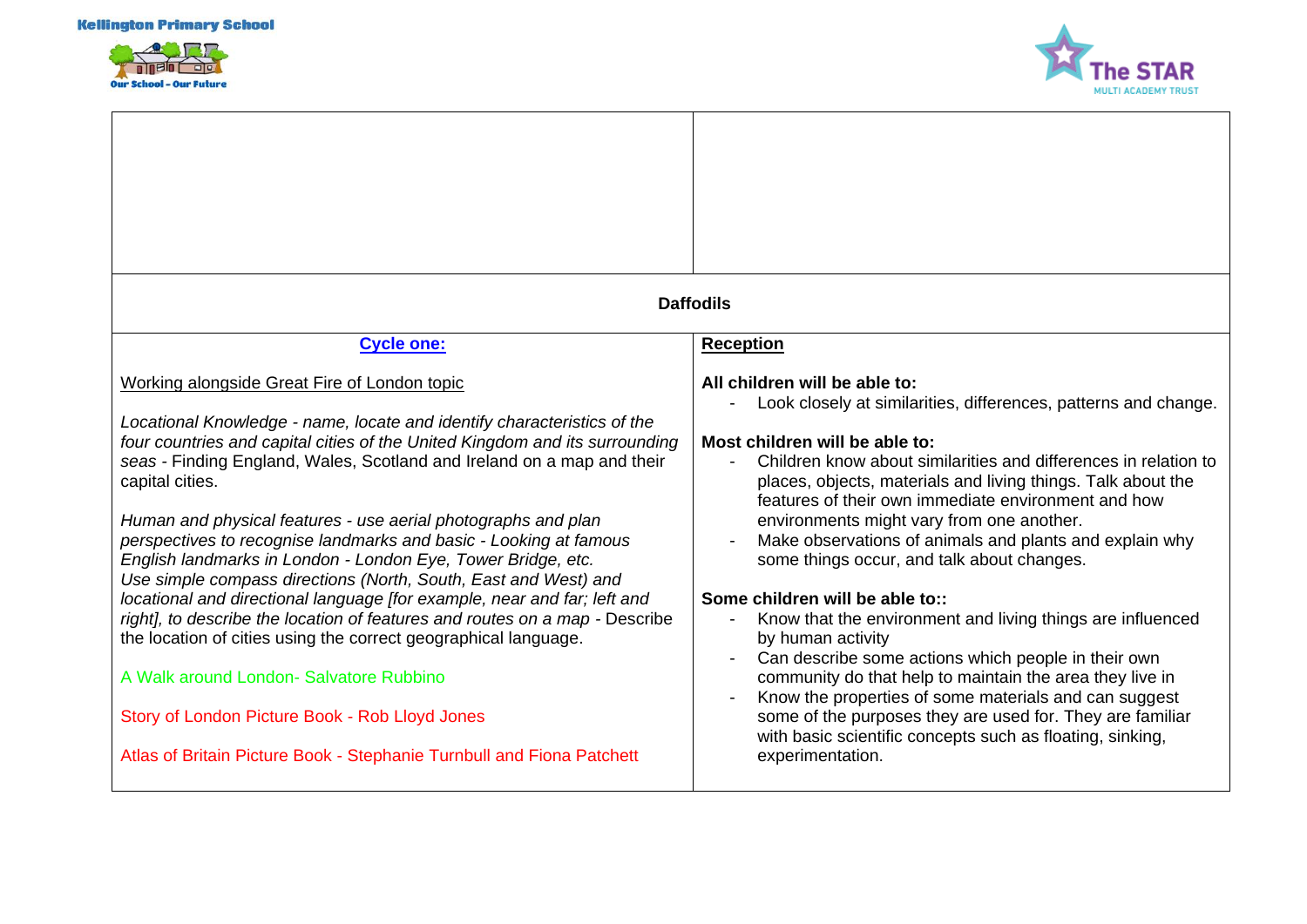



# **Kellington**

*Human and Physical features - use simple fieldwork and observational skills to study the geography of their school and its grounds and the key human and physical features of its surrounding environment -* Work around and explore Kellington with the children drawing their own simple maps

*human and physical features; devise a simple map; and use and construct basic symbols in a key -* Work around and explore Kellington with the children drawing their own simple maps and label

## **Cycle two:**

# Works alongside Explorers topic

Locational knowledge - name and locate the world's seven continents and five oceans- Label the continents and oceans of the world *Geographical skills and fieldwork - use world maps, atlases and globes to identify the United Kingdom and its countries, as well as the countries, continents and oceans studied at this key stage -* Label the continents and oceans of the world

*Place knowledge - understand geographical similarities and differences through studying the human and physical geography of a small area of the United Kingdom, and of a small area in a contrasting non-European country -* Link to Christopher Columbus - Compare the UK with South America or the carribean

Human and physical geography identify seasonal and daily weather patterns in the United Kingdom and the location of hot and cold areas of the world in relation to the Equator and the North and South Poles - Link to Christopher Columbus - Compare the UK with South America or the carribean and an arctic country

### **Year 1**

- Teacher led enquiries, to ask and respond to simple closed questions.
- Use information books/pictures as sources of information.
- Investigate their surroundings
- Make observations about where things are e.g. within school or local area.
- Follow directions (Up, down, left/right, forwards/backwards)
- Draw picture maps of imaginary places and from stories.
- Use own symbols on imaginary map.
- Use a simple picture map to move around the school; Recognise that it is about a place.
- Use relative vocabulary (e.g. bigger/smaller, like/dislike)
- Draw around objects to make a plan.
- Learn names of some places within/around the UK. E.g. Home town, cities, countries e.g. Wales, France.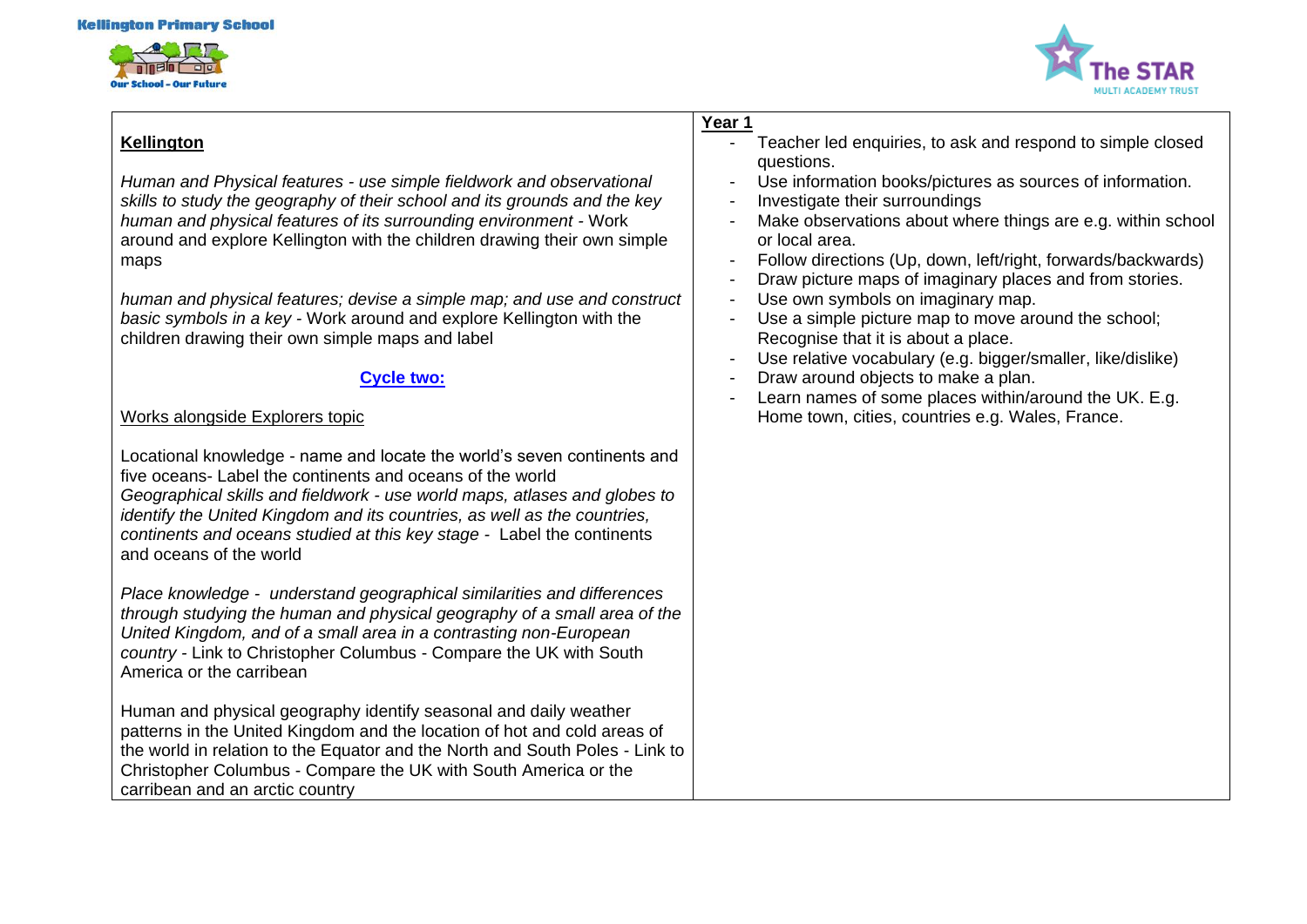



| "Slowly, slowly, slowly," Said the Sloth - Eric Carle<br>Dancing Turtle: A Folktale from Brazil - Pleasant DeSpain<br>The Great Explorer - Chris Judge<br>Use basic geographical vocabulary to refer to: key physical features,<br>including: beach, cliff, coast, forest, hill, mountain, sea, ocean, river, soil,<br>valley, vegetation, season and weather key human features, including:<br>city, town, village, factory, farm, house, office, port, harbour and shop<br><b>Roses</b>                                                                                                                                                                                                                                                                                                                                                                                  |                                                                                                                                                                                                                                                                                                                                                                                                                                                                                                                                                                                                                                                                                                                                                                                                         |
|----------------------------------------------------------------------------------------------------------------------------------------------------------------------------------------------------------------------------------------------------------------------------------------------------------------------------------------------------------------------------------------------------------------------------------------------------------------------------------------------------------------------------------------------------------------------------------------------------------------------------------------------------------------------------------------------------------------------------------------------------------------------------------------------------------------------------------------------------------------------------|---------------------------------------------------------------------------------------------------------------------------------------------------------------------------------------------------------------------------------------------------------------------------------------------------------------------------------------------------------------------------------------------------------------------------------------------------------------------------------------------------------------------------------------------------------------------------------------------------------------------------------------------------------------------------------------------------------------------------------------------------------------------------------------------------------|
| <b>Cycle one:</b><br>Working alongside Great Fire of London topic<br>Locational Knowledge - name, locate and identify characteristics of the<br>four countries and capital cities of the United Kingdom and its surrounding<br>seas - Finding England, Wales, Scotland and Ireland on a map and their<br>capital cities.<br>Human and physical features - use aerial photographs and plan<br>perspectives to recognise landmarks and basic - Looking at famous<br>English landmarks in London - London Eye, Tower Bridge, etc.<br>Use simple compass directions (North, South, East and West) and<br>locational and directional language [for example, near and far; left and<br>right], to describe the location of features and routes on a map - Describe<br>the location of cities using the correct geographical language.<br>A Walk around London- Salvatore Rubbino | Year 1<br>Teacher led enquiries, to ask and respond to simple closed<br>questions.<br>Use information books/pictures as sources of information.<br>Investigate their surroundings<br>Make observations about where things are e.g. within school<br>or local area.<br>Follow directions (Up, down, left/right, forwards/backwards)<br>Draw picture maps of imaginary places and from stories.<br>Use own symbols on an imaginary map.<br>Use a simple picture map to move around the school;<br>Recognise that it is about a place.<br>Use relative vocabulary (e.g. bigger/smaller, like/dislike)<br>$\overline{\phantom{a}}$<br>Draw around objects to make a plan.<br>Learn names of some places within/around the UK. E.g.<br>Home town, cities, countries e.g. Wales, France.<br>Year <sub>2</sub> |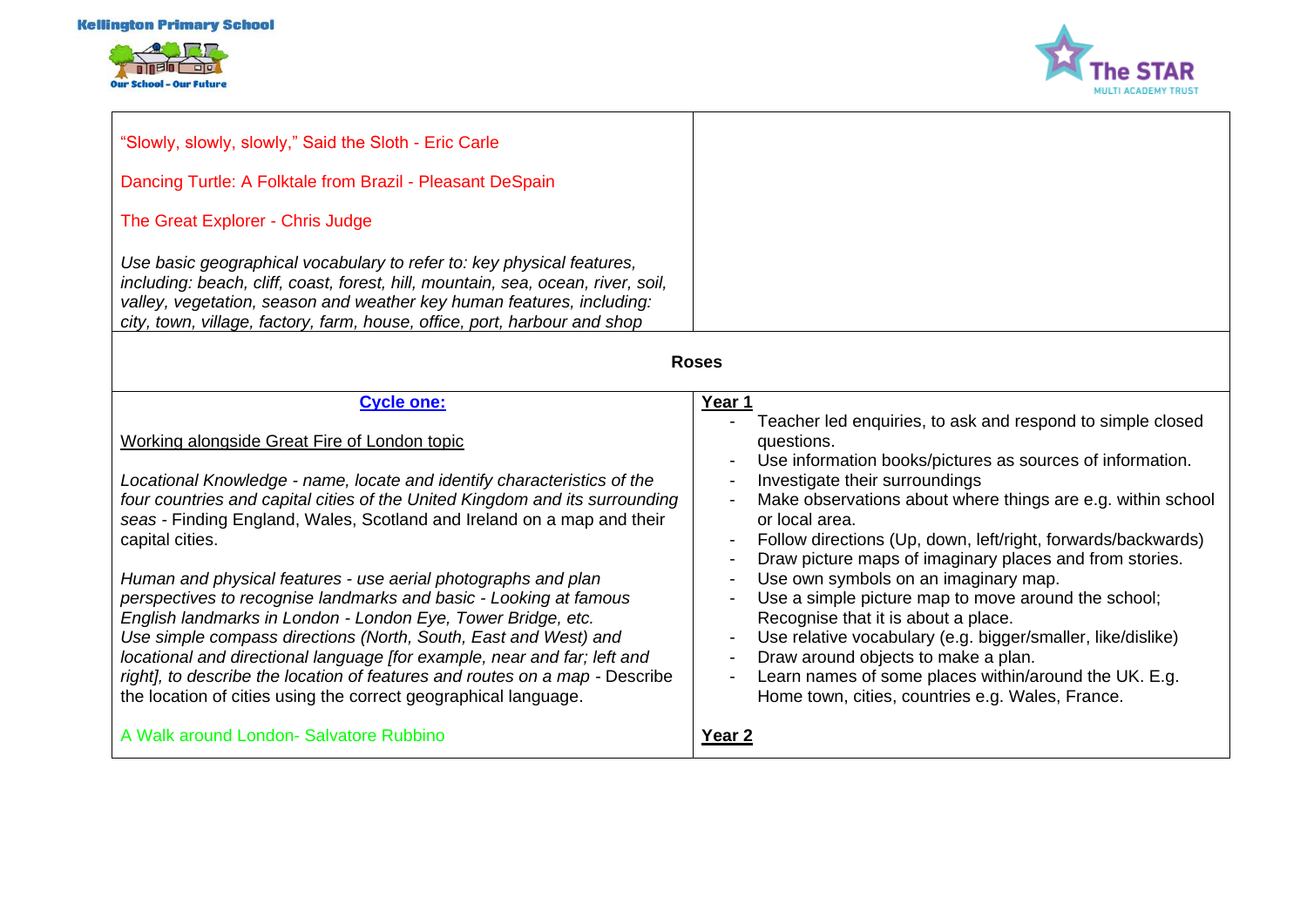



# Story of London Picture Book - Rob Lloyd Jones

Atlas of Britain Picture Book - Stephanie Turnbull and Fiona Patchett

## **Kellington**

*Human and Physical features - use simple fieldwork and observational skills to study the geography of their school and its grounds and the key human and physical features of its surrounding environment -* Work around and explore Kellington with the children drawing their own simple maps

*human and physical features; devise a simple map; and use and construct basic symbols in a key* - Work around and explore Kellington with the children drawing their own simple maps and label

# **Cycle two:**

# Works alongside Explorers topic

*Locational knowledge - name and locate the world's seven continents and five oceans- Label the continents and oceans of the world Geographical skills and fieldwork - use world maps, atlases and globes to identify the United Kingdom and its countries, as well as the countries, continents and oceans studied at this key stage -* Label the continents and oceans of the world

*Place knowledge - understand geographical similarities and differences through studying the human and physical geography of a small area of the United Kingdom, and of a small area in a contrasting non-European country -* Link to Christopher Columbus - Compare the UK with South America or the carribean

- Children encouraged to ask simple geographical questions; Where is it? What's it like?
- Use NF books, stories, maps, pictures/photos and internet as sources of information.
- Investigate their surroundings
- Make appropriate observations about why things happen.
- Make simple comparisons between features of different places.
- Follow directions (as yr 1 and inc'. NSEW)
- Draw a map of a real or imaginary place. (e.g. add detail to a sketch map from aerial photograph)
- Begin to understand the need for a key.
- Use class agreed symbols to make a simple key.
- Follow a route on a map.
- Use a plan view.
- Use an infant atlas to locate places.
- Begin to spatially match places (e.g. recognise UK on a small scale and larger scale map)
- Look down on objects to make a plan view map.
- Locate and name on UK map major features e.g. London,
- River Thames, home location, seas.
- Find land/sea on globe.
- Use teacher drawn base maps.
- Use large scale OS maps.
- Use an infant atlas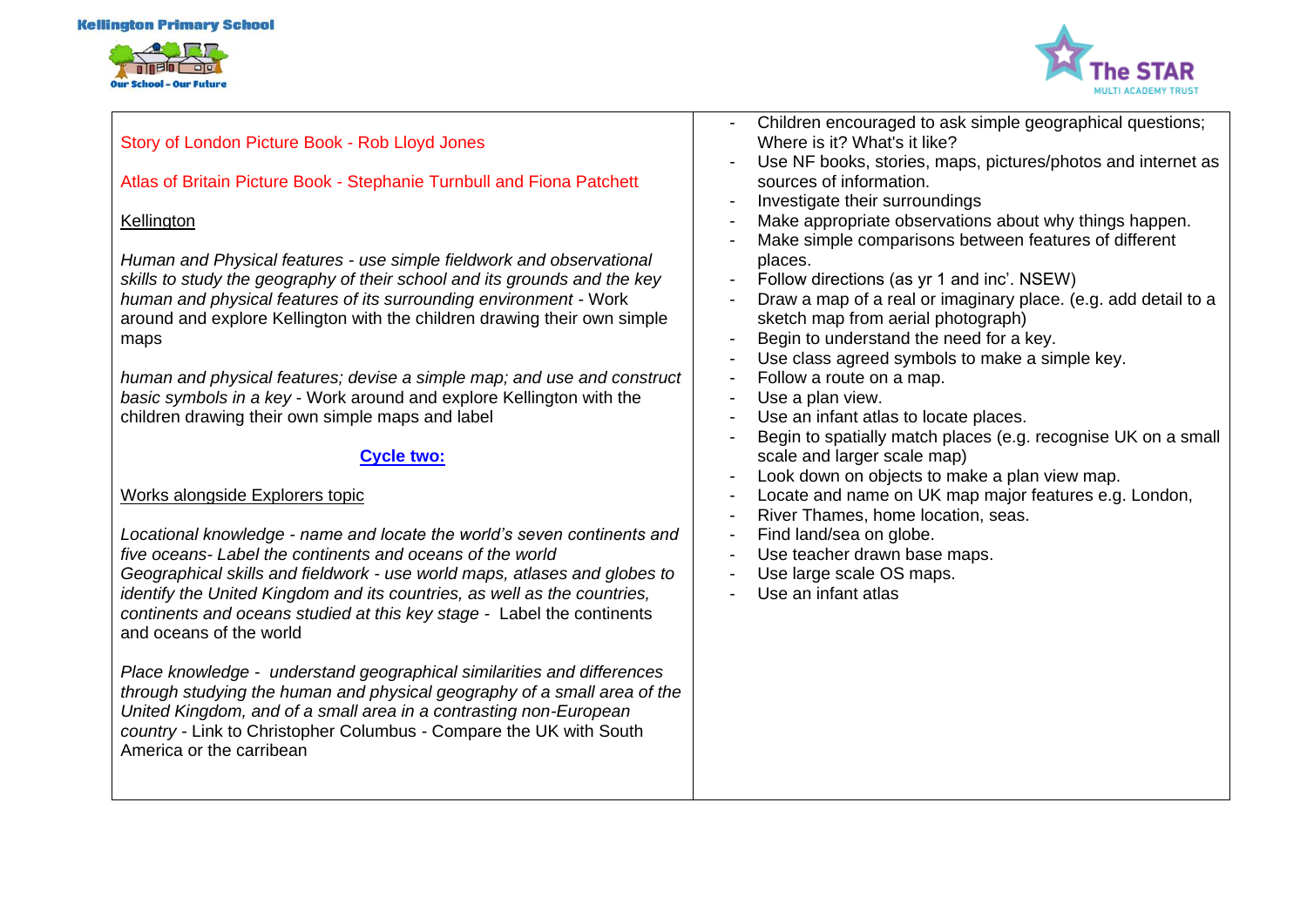



| Human and physical geography identify seasonal and daily weather<br>patterns in the United Kingdom and the location of hot and cold areas of<br>the world in relation to the Equator and the North and South Poles - Link to<br>Christopher Columbus - Compare the UK with South America or the<br>carribean and an arctic country<br>"Slowly, slowly, slowly," Said the Sloth - Eric Carle<br>Dancing Turtle: A Folktale from Brazil - Pleasant DeSpain<br>The Great Explorer - Chris Judge<br>use basic geographical vocabulary to refer to: key physical features,<br>including: beach, cliff, coast, forest, hill, mountain, sea, ocean, river, soil,<br>valley, vegetation, season and weather key human features, including: |                                                                                                                                                                                                                                                                                                                                                                                                                                                                                                                                                                                                                                               |  |
|------------------------------------------------------------------------------------------------------------------------------------------------------------------------------------------------------------------------------------------------------------------------------------------------------------------------------------------------------------------------------------------------------------------------------------------------------------------------------------------------------------------------------------------------------------------------------------------------------------------------------------------------------------------------------------------------------------------------------------|-----------------------------------------------------------------------------------------------------------------------------------------------------------------------------------------------------------------------------------------------------------------------------------------------------------------------------------------------------------------------------------------------------------------------------------------------------------------------------------------------------------------------------------------------------------------------------------------------------------------------------------------------|--|
| city, town, village, factory, farm, house, office, port, harbour and shop                                                                                                                                                                                                                                                                                                                                                                                                                                                                                                                                                                                                                                                          |                                                                                                                                                                                                                                                                                                                                                                                                                                                                                                                                                                                                                                               |  |
| <b>Tulips</b>                                                                                                                                                                                                                                                                                                                                                                                                                                                                                                                                                                                                                                                                                                                      |                                                                                                                                                                                                                                                                                                                                                                                                                                                                                                                                                                                                                                               |  |
| <b>Cycle one:</b>                                                                                                                                                                                                                                                                                                                                                                                                                                                                                                                                                                                                                                                                                                                  | Year 3                                                                                                                                                                                                                                                                                                                                                                                                                                                                                                                                                                                                                                        |  |
| Works alongside Stone Age topic<br>Name and locate counties and cities of the United Kingdom, geographical<br>regions and their identifying human and physical characteristics, key<br>topographical features (including hills, mountains, coasts and rivers), and<br>land-use patterns; and understand how some of these aspects have<br>changed over time - Explore Lyme Regis or similar and explore why fossils<br>are found there.<br>The Street Beneath My Feet - Charlotte Guillian & Yuval Zommer                                                                                                                                                                                                                          | Begin to ask/initiate geographical questions.<br>$\overline{\phantom{a}}$<br>Use NF books, stories, atlases, pictures/photos and internet<br>as sources of information. Investigate places and themes at<br>more than one scale<br>Begin to collect and record evidence<br>Analyse evidence and begin to draw conclusions e.g. make<br>comparisons between two locations using photos/ pictures,<br>temperatures in different locations.<br>Use 4 compass points to follow/give directions:<br>Use letter/no. co-ordinates to locate features on a map.<br>Try to make a map of a short route experienced, with<br>features in correct order; |  |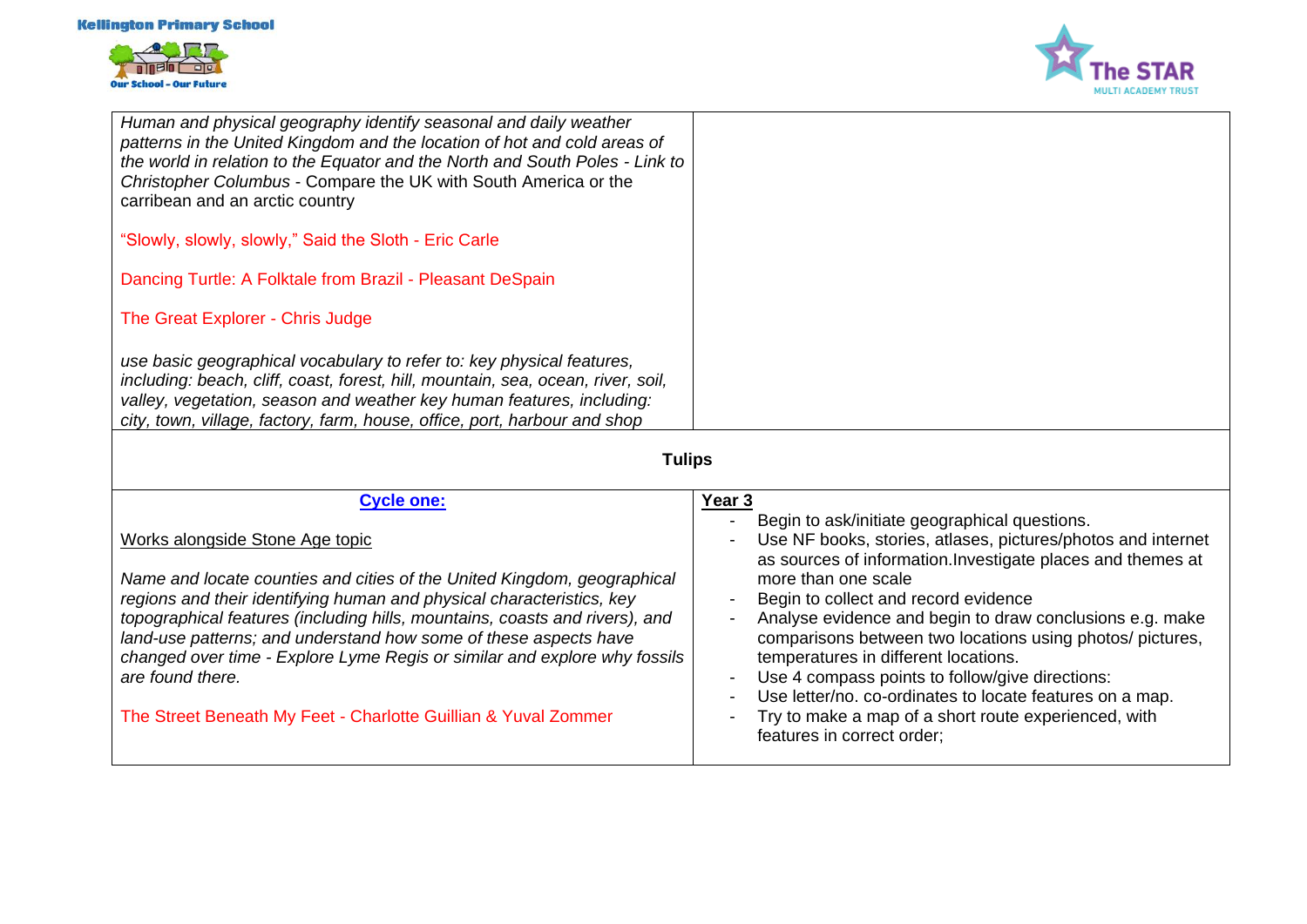#### **Kellington Primary School**





| Stone Girl Bone Girl - Laurence Anholt and Sheila Moxley                                                                                          | Try to make a simple scale drawing.                                               |
|---------------------------------------------------------------------------------------------------------------------------------------------------|-----------------------------------------------------------------------------------|
|                                                                                                                                                   | Know why a key is needed.                                                         |
| Under Earth, Under Water - Aleksandra Mizielinski & Daniel Mizielinski                                                                            | Use standard symbols.<br>Locate places on larger scale maps e.g. map of Europe.   |
|                                                                                                                                                   | Follow a route on a map with some accuracy. (e.g. whilst                          |
|                                                                                                                                                   | orienteering)                                                                     |
|                                                                                                                                                   | Begin to match boundaries (E.g. find same boundary of a                           |
| <b>Works alongside Ancient Egypt</b>                                                                                                              | country on different scale maps.)                                                 |
|                                                                                                                                                   | Begin to draw a sketch map from a high view point.                                |
| physical geography, including: climate zones, biomes and vegetation<br>belts, rivers, mountains, volcanoes and earthquakes, and the water cycle - | Begin to identify points on maps A,B and C                                        |
| Links to pyramids and the river nile.                                                                                                             | Use large scale OS maps.                                                          |
|                                                                                                                                                   | Begin to use map sites on internet.<br>Begin to use junior atlases.               |
| A River - Marc Martin - generic river text                                                                                                        | Begin to identify features on aerial/oblique photographs.                         |
|                                                                                                                                                   |                                                                                   |
| The Wind in the Willows - Kenneth Grahame - generic river text                                                                                    | Year 4                                                                            |
|                                                                                                                                                   | Ask and respond to questions and offer their own ideas.                           |
|                                                                                                                                                   |                                                                                   |
| <b>Cycle two:</b>                                                                                                                                 | Extend to satellite images, aerial photographs                                    |
|                                                                                                                                                   | Investigate places and themes at more than one scale                              |
| Works alongside Romans                                                                                                                            | Collect and record evidence with some aid                                         |
|                                                                                                                                                   | Analyse evidence and draw conclusions e.g. make                                   |
| Use maps, atlases, globes and digital/computer mapping to locate<br>countries and describe features studied - Find where the Romans settled       | comparisons between locations photos/pictures/ maps<br>Use 4 compass points well: |
| and invade and think about why.                                                                                                                   | Begin to use 8 compass points;                                                    |
|                                                                                                                                                   | Use letter/no. co-ordinates to locate features on a map                           |
| physical geography, including: climate zones, biomes and vegetation                                                                               | confidently.                                                                      |
| belts, rivers, mountains, volcanoes and earthquakes, and the water cycle -                                                                        | Make a map of a short route experienced, with features in                         |
| Mount Vesuvius and Pompeii.                                                                                                                       | correct order;                                                                    |
|                                                                                                                                                   | Make a simple scale drawing.                                                      |
| A range of atlas' and maps                                                                                                                        | Know why a key is needed.                                                         |
| <b>Volcanoes and Earthquakes - Kathy Furgang</b>                                                                                                  | Begin to recognise symbols on an OS map.                                          |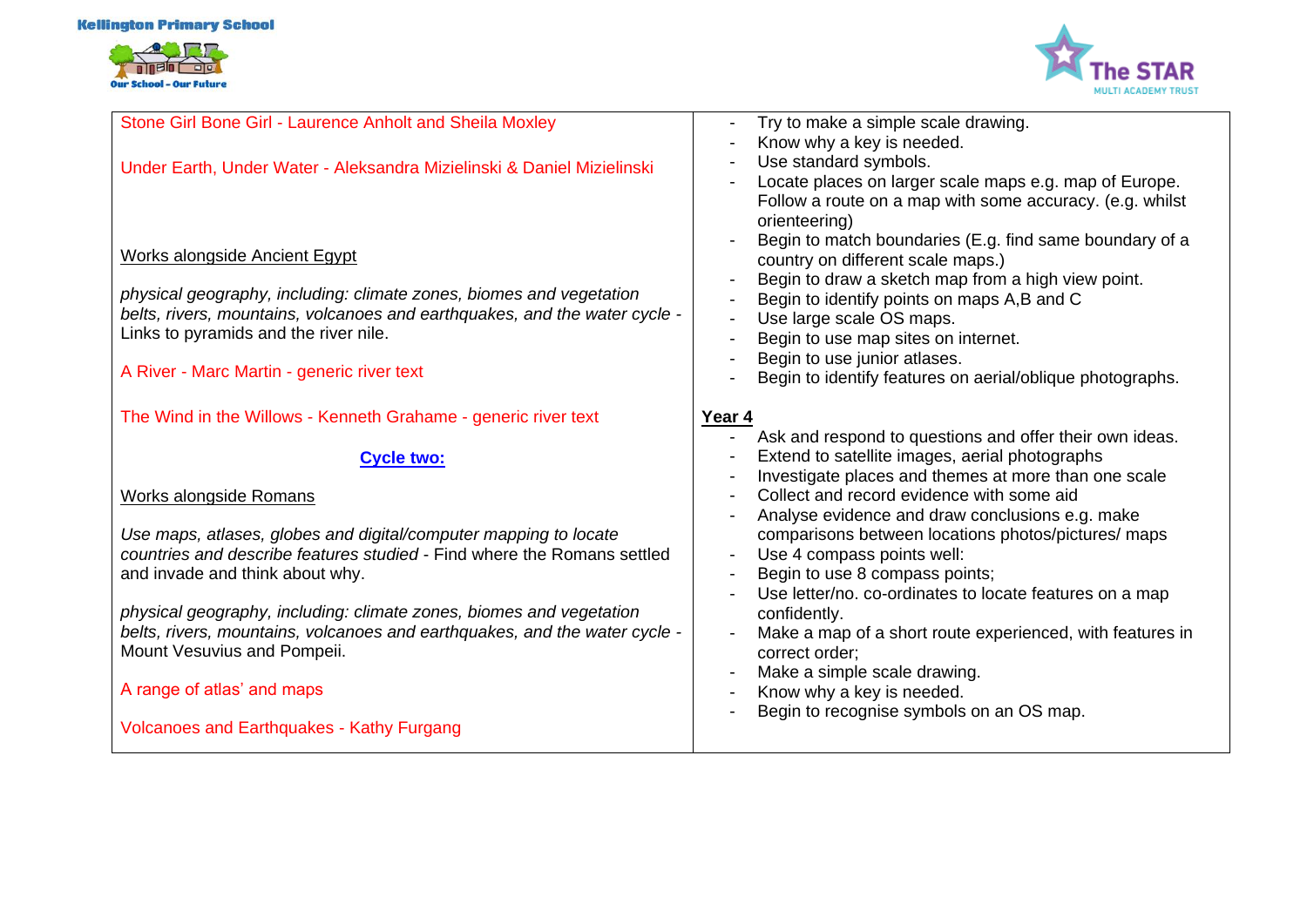



| Local study<br>Use fieldwork to observe, measure, record and present the human and<br>physical features in the local area using a range of methods, including<br>sketch maps, plans and graphs, and digital technologies.<br>Use the eight points of a compass, four and six-figure grid references,<br>symbols and key (including the use of Ordnance Survey maps) to build<br>their knowledge of the United Kingdom and the wider world - look at a<br>range of local maps of the local area focusing on where the vikings settled.<br>Children to create their own maps of the area.<br>A range of atlas' and maps | Locate places on large scale maps, (e.g. Find UK or India on<br>globe)<br>Follow a route on a large scale map.<br>Begin to match boundaries (E.g. find same boundary of a<br>county on different scale maps.)<br>Draw a sketch map from a high view point.<br>Identify significant places and environments<br>Use large and medium scale<br>OS maps.<br>Use junior atlases.<br>Use map sites on internet.<br>Identify features on aerial/oblique photographs.                                                                                    |  |
|-----------------------------------------------------------------------------------------------------------------------------------------------------------------------------------------------------------------------------------------------------------------------------------------------------------------------------------------------------------------------------------------------------------------------------------------------------------------------------------------------------------------------------------------------------------------------------------------------------------------------|--------------------------------------------------------------------------------------------------------------------------------------------------------------------------------------------------------------------------------------------------------------------------------------------------------------------------------------------------------------------------------------------------------------------------------------------------------------------------------------------------------------------------------------------------|--|
| <b>Lilies</b>                                                                                                                                                                                                                                                                                                                                                                                                                                                                                                                                                                                                         |                                                                                                                                                                                                                                                                                                                                                                                                                                                                                                                                                  |  |
| <b>Cycle one:</b>                                                                                                                                                                                                                                                                                                                                                                                                                                                                                                                                                                                                     | Year 5                                                                                                                                                                                                                                                                                                                                                                                                                                                                                                                                           |  |
| <b>Works alongside Vikings</b><br>human geography, including: types of settlement and land use, economic<br>activity including trade links, and the distribution of natural resources<br>including energy, food, minerals and water - exploring viking settlements<br>and trade links<br>Viking Invasion ( I was there) - Stuart Hill<br><b>Works alongside Mayans</b><br>Understand geographical similarities and differences through the study of<br>human and physical geography of a region of the United Kingdom, a                                                                                              | Begin to suggest questions for investigating<br>Begin to use primary and secondary sources of evidence in<br>their investigations.<br>Investigate places with more emphasis on the larger scale;<br>contrasting and distant places<br>Collect and record evidence unaided<br>Analyse evidence and draw conclusions e.g. compare<br>historical maps of varying scales e.g. temperature of various<br>locations - influence on people/everyday life<br>Use 8 compass points;<br>Begin to use 4 figure co-ordinates to locate features on a<br>map. |  |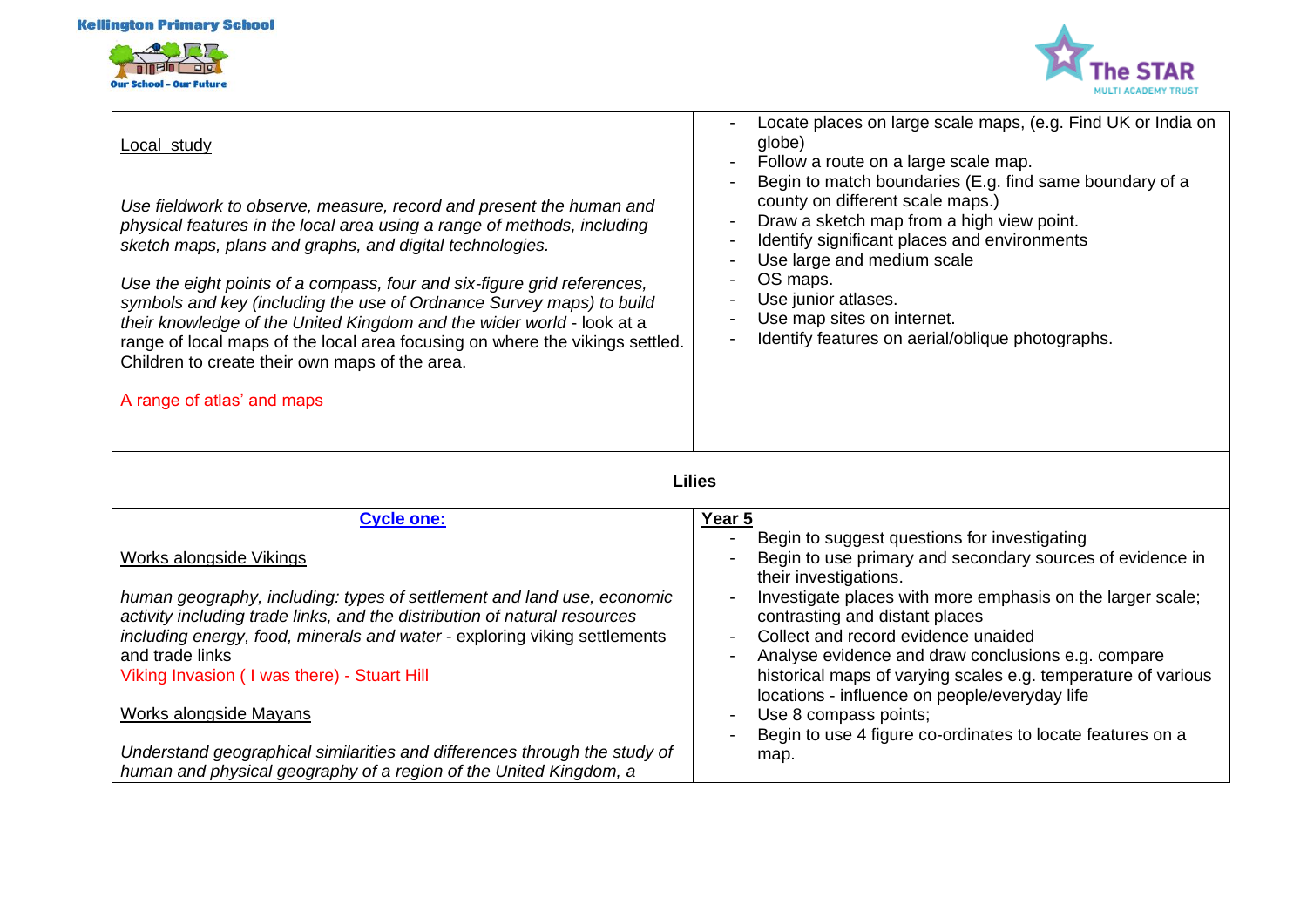#### **Kellington Primary School**





*region in a European country, and a region within North or South America -* Compare the UK and Mexico

The Princess and the Warrior: A Tale of Two Volcanoes - Duncan Tonatiuh

Dear Primo: A letter to my cousin - Duncan Tonatiuh

# **Cycle two:**

**Physical geography***, including: climate zones, biomes and vegetation belts, rivers, mountains, volcanoes and earthquakes, and the water cycle* - Ben Nevis, rivers in Northern Europe and Mount Etna

King of the Cloud Forests - Michael Morpurgo - Himalayan mountains

The Brockenspectre - Linda Newbery - Swiss mountains

### Works alongside Ancient Greece

*Identify the position and significance of latitude, longitude, Equator, Northern Hemisphere, Southern Hemisphere, the Tropics of Cancer and Capricorn, Arctic and Antarctic Circle, the Prime/Greenwich Meridian and time zones (including day and night) -* Locate significant places as well as the latitude, longitude, Equator, Northern Hemisphere, Southern Hemisphere, the Tropics of Cancer and Capricorn, Arctic and Antarctic Circle, the Prime/Greenwich Meridian and time zones

A range of atlas and maps

Who Let the Gods Out?- Maz Evans

- Begin to draw a variety of thematic maps based on their own data.
- Draw a sketch map using symbols and a key:
- Use/recognise OS map symbols.
- Compare maps with aerial photographs.
- Select a map for a specific purpose. (E.g. Pick atlas to find Taiwan, OS map to find local village.)
- Begin to use atlases to find out about other features of places. (e.g. find wettest part of the world)
- Measure straight line distance on a plan.
- Find/recognise places on maps of different scales. (E.g. river Nile.)
- Draw a plan view map with some accuracy.
- Identify significant places and environments
- Use index and contents page within atlases.
- Use medium scale land ranger OS maps.

# **Year 6**

- Suggest questions for investigating
- Use primary and secondary sources of evidence in their investigations.
- Investigate places with more emphasis on the larger scale; contrasting and distant places
- Collect and record evidence unaided
- Analyse evidence and draw conclusions e.g. from field work data on land use comparing land use/temperature, look at patterns and explain reasons behind it
- Use 8 compass points confidently and accurately;
- Use 4 figure co-ordinates confidently to locate features on a map.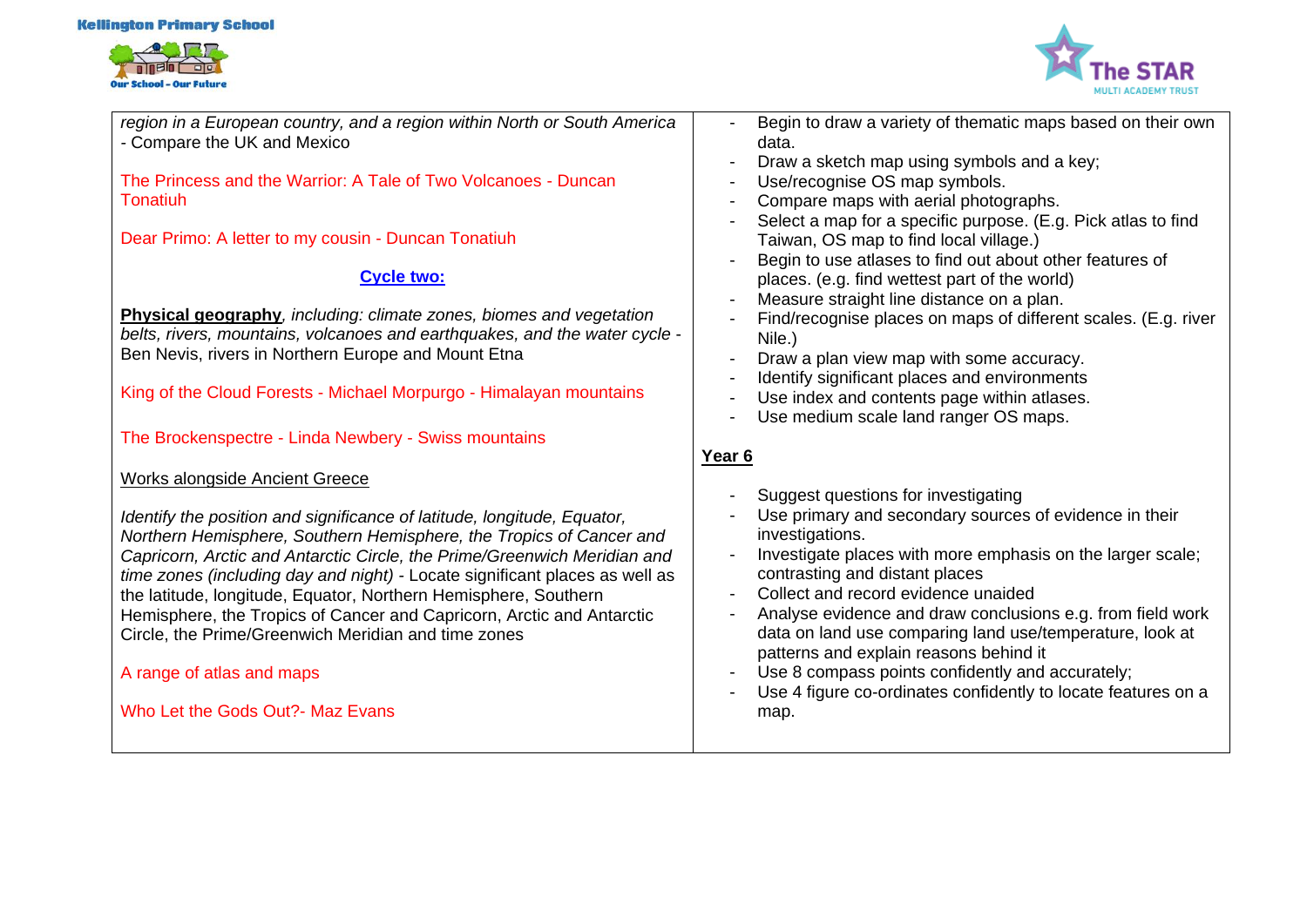#### **Kellington Primary School**





Greek Gods & Heroes - Sylvie Baussier & Almasty

A Visitor's Guide to Ancient Greece - Lesley Sims

# Works alongside WWII

*locate the world's countries, using maps to focus on Europe (including the location of Russia) and North and South America, concentrating on their environmental regions, key physical and human characteristics, countries, and major cities -* Locate the countries involved in allies and enemy countries.

A range of atlas and maps

Anne Frank - Josephine Poole

Letters from the Lighthouse - Emma Carroll

Goodnight Mister Tom - Michelle Magorian

Carrie's War - Nina Bawden

Boy in the Striped pyjamas - John Boyne

- Begin to use 6 figure grid refs; use latitude and longitude on atlas maps.
- Draw a variety of thematic maps based on their own data.
- Begin to draw plans of increasing complexity.
- Use/recognise OS map symbols;
- Use atlas symbols.
- Follow a short route on an OS map. Describe features shown on OS map.
- Locate places on a world map.
- Use atlases to find out about other features of places. (e.g. mountain regions, weather patterns)
- Use a scale to measure distances.
- Draw/use maps and plans at a range of scales.
- Draw a plan view map accurately.
- Confidently identify significant places and environments
- Use OS maps.
- Confidently use an atlas.
- Recognise world map as a flattened globe.